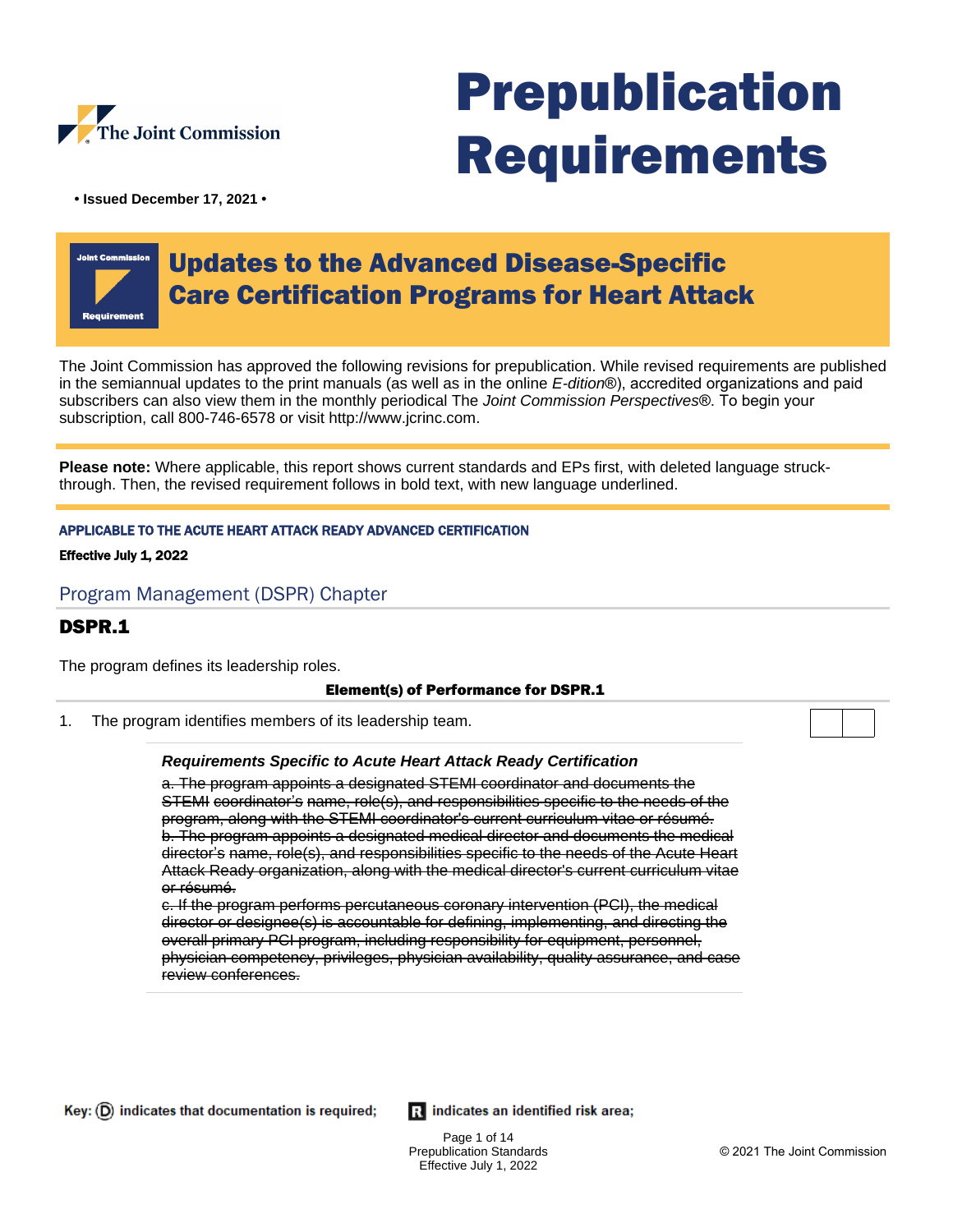

#### **Requirements Specific to Acute Heart Attack Ready Certification**

**a. The program appoints a designated medical director who has knowledge and experience in the assessment, diagnosis, and treatment of acute coronary syndrome (ACS), cardiac arrest, and cardiogenic shock. Note: Program responsibility includes oversight of personnel, physician competency, physician privileging, physician availability, quality assurance, and case review conferences.**

**b. The program appoints a designated coordinator who has knowledge and experience in managing patients with acute coronary syndrome (ACS), cardiac arrest, and cardiogenic shock.**

**Additional Requirement Specific to Acute Heart Attack Ready Certification Performing Percutaneous Coronary Interventions**

**c. For interventional cardiology, the designated medical director is also accountable for defining, implementing, and directing the interventional cardiology program.**

4. The program leader(s) identifies, in writing, the composition of the interdisciplinary team.

⊚

#### **Requirements Specific to Acute Heart Attack Ready Certification**

**a. Patients with symptoms of acute coronary syndrome (ACS) are managed by an interdisciplinary team who work collaboratively across clinical specialties to provide optimal patient-centered care.**

**b. Members of the interdisciplinary team have qualifications, training, and experience working with patients who present with or develop symptoms of ACS, cardiac arrest, or cardiogenic shock. The interdisciplinary team includes, but is not limited to, the following:**

- **Emergency room physician(s)**
- **Advanced practice provider(s) (if utilized by the program)**
- **Attending physician or hospitalist (if applicable)**
- **Nursing staff**
- **Pharmacist (if applicable)**

**c. Based on patient and family needs, the interdisciplinary team also utilizes social work and/or case management, as applicable.**

**d. The organization documents the roles and responsibilities for members of its interdisciplinary team.**

**Additional Requirement Specific to Acute Heart Attack Ready Certification Performing Percutaneous Coronary Interventions**

**e. Members of the interdisciplinary team includes an interventional cardiologist(s).**

Ri indicates an identified risk area;

Page 2 of 14 Prepublication Standards Effective July 1, 2022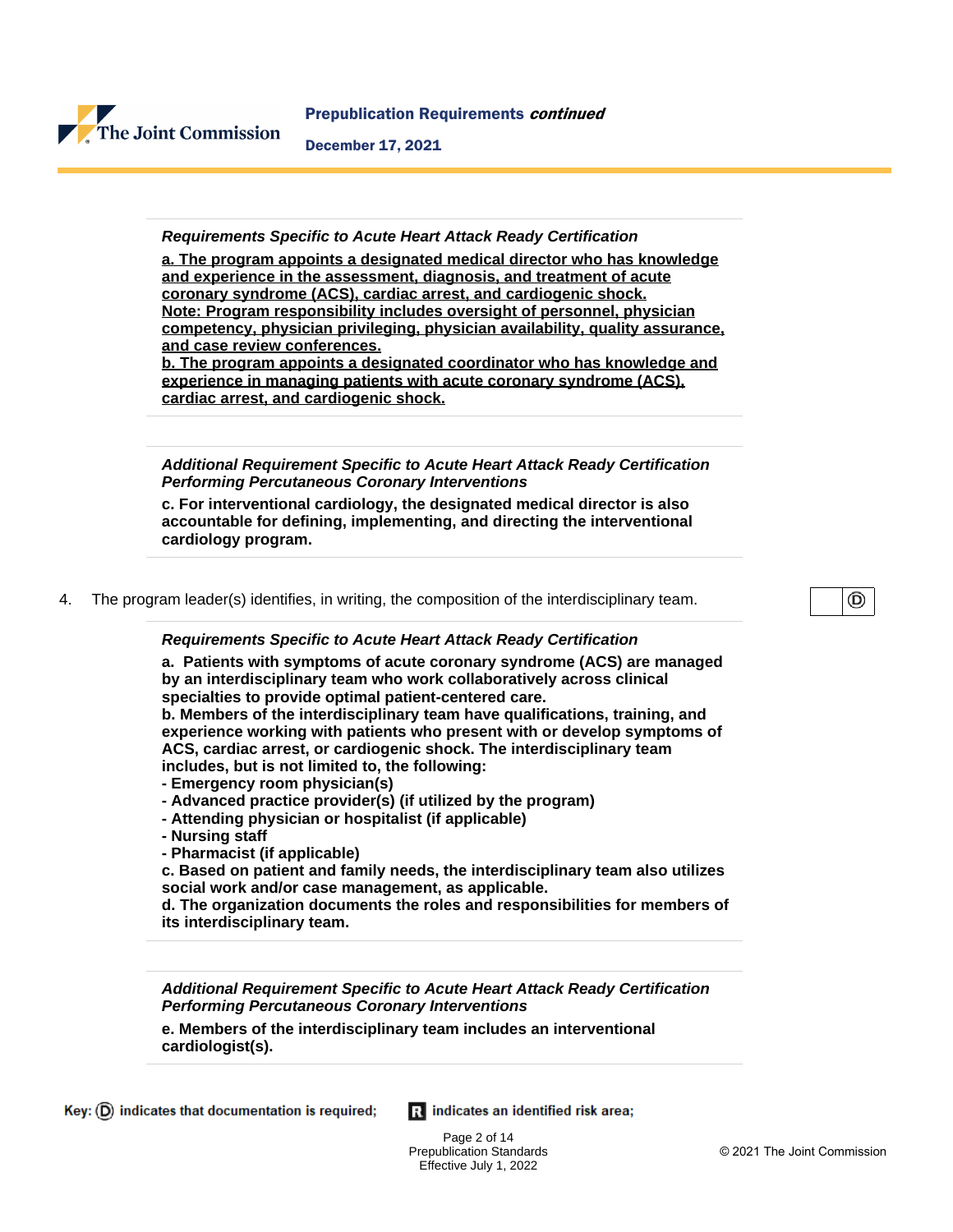

7. The program leader(s) makes certain that practitioners practice within the scope of their licensure, certification, training, and current competency.

> **Requirement Specific to Acute Heart Attack Ready Certification a. The program makes certain that licensed practitioners are trained, experienced, and privileged to diagnose and treat patients with acute coronary syndrome according to their scope of practice and in accordance with laws and regulations and organizational procedure(s).**

> **Additional Requirement Specific to Acute Heart Attack Ready Certification Performing Percutaneous Coronary Interventions**

**b. The interventional cardiologist(s) is privileged by the organization to perform interventional cardiology procedures.**

## DSPR.2

The program is collaboratively designed, implemented, and evaluated.

#### Element(s) of Performance for DSPR.2

1. The interdisciplinary team designs the program.

#### **Requirements Specific to Acute Heart Attack Ready Certification**

a. The interdisciplinary team develops guideline-based, institution-specific written protocols for triaging and managing patients who present with signs and symptoms of STEMI.

b. The program creates a project plan or charter delineating the interdisciplinary team's expectations, accountabilities, and goals.

Key:  $(D)$  indicates that documentation is required;

Ri indicates an identified risk area;

Page 3 of 14 Prepublication Standards Effective July 1, 2022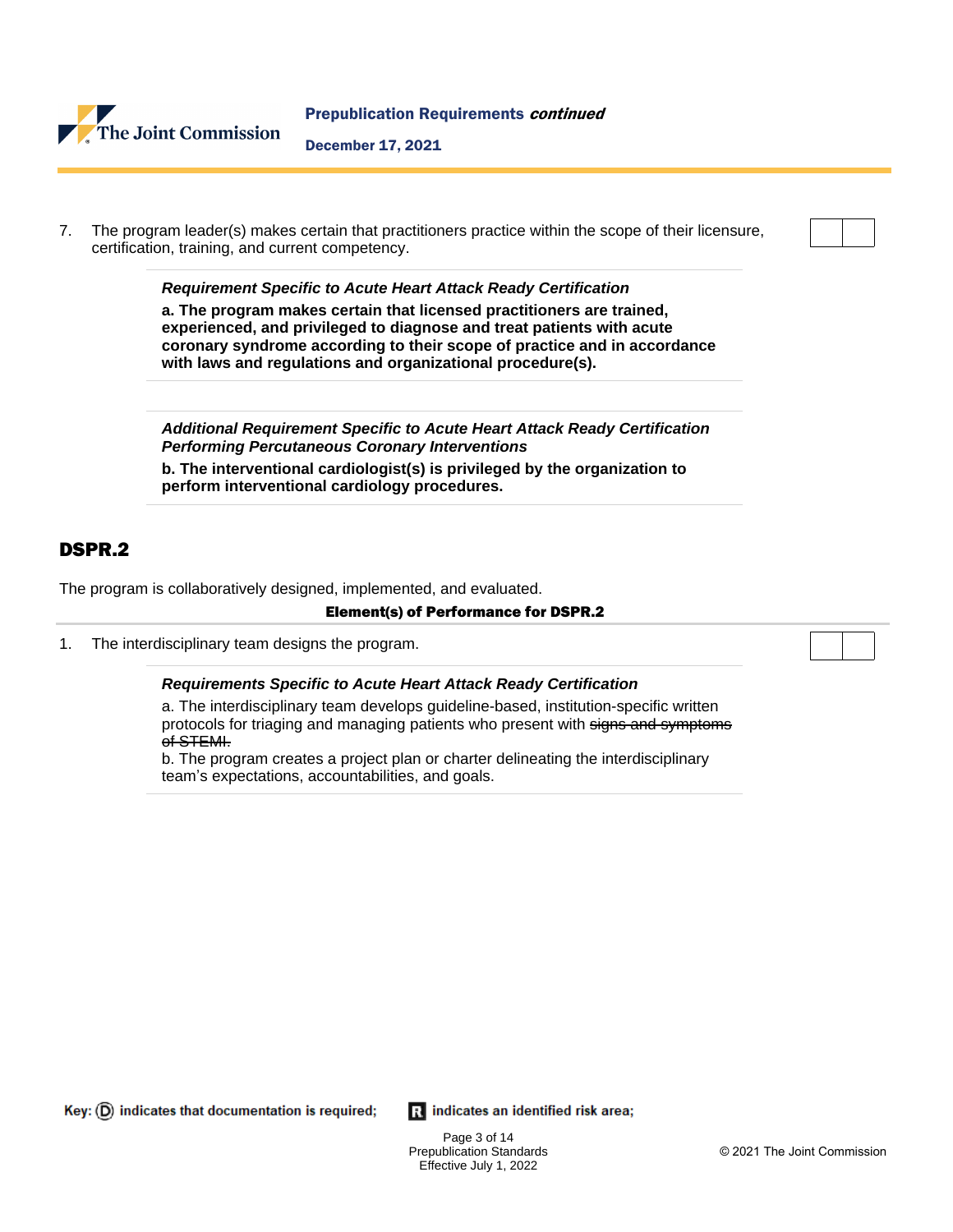

**Requirements Specific to Acute Heart Attack Ready Certification**

**a. The interdisciplinary team develops guideline-based, institution-specific written protocols for triaging and managing patients who present with or develop signs and symptoms of acute coronary syndrome (ACS) and complications related to ACS that include, but are not limited to, the following:**

**- Preferred reperfusion strategy is either transfer for percutaneous coronary intervention (PCI) and/or administer fibrinolytic therapy with a defined backup plan**

**Note: PCI is the preferred approach over fibrinolytic therapy in an acute STEMI if the intervention can be performed within 120 minutes or less at the closest PCI-capable center.**

**- Prehospital activation for acute ST-elevated myocardial infarction**

**(STEMI)/STEMI equivalent patients and other life-threatening arrhythmias - Emergency department triage criteria for the rapid identification of patients with chest pain/anginal equivalent symptoms**

**- Cardiac risk scoring using an evidenced-based tool for non-ST elevated myocardial infarction (NSTEMI), unstable angina, and chest pain patients - Initiating cardiogenic shock resuscitation, if indicated**

**- Initiating targeted temperature management, if indicated**

**- Transfer criteria for cardiac or surgical services not provided on site b. The program creates a project plan or charter delineating the**

**interdisciplinary team's expectations, accountabilities, and goals.**

**c. The program collaborates with emergency medical services (EMS) in developing prehospital treatment guidelines for EMS personnel, including transport of acute ST-elevated myocardial infarction (STEMI)/STEMI equivalent patients directly to a percutaneous coronary intervention (PCI) capable center.**

**d. At least every six months, the program participates in state or regional heart attack–related activities that promote improving heart attack or STEMI systems of care.**

 $Key: (D)$  indicates that documentation is required;

Ri indicates an identified risk area;

Page 4 of 14 Prepublication Standards Effective July 1, 2022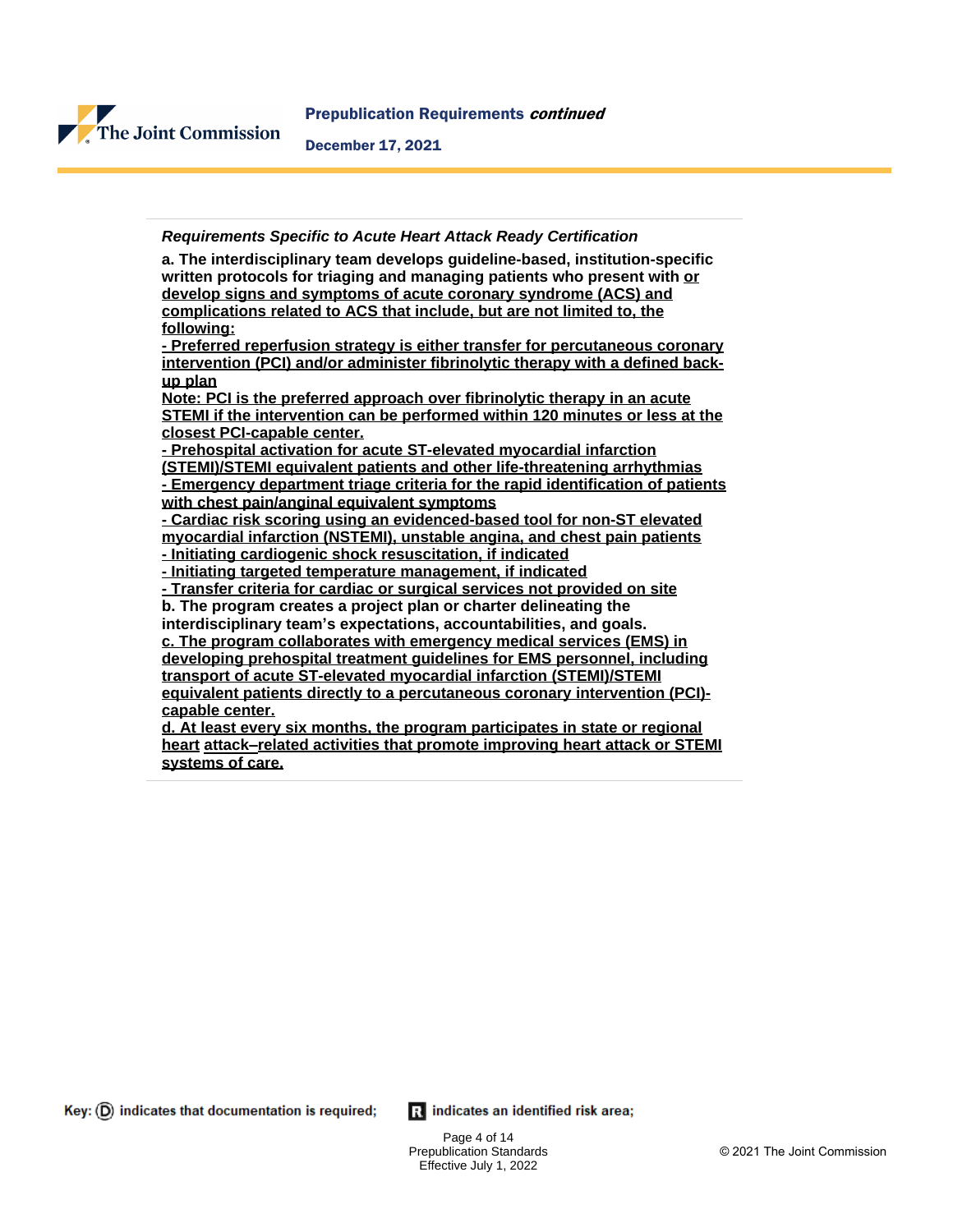



2. The interdisciplinary team implements the program.

The Joint Commission

#### **Requirement Specific to Acute Heart Attack Ready Certification**

a. At least quarterly, representatives of the interdisciplinary team participate in STEMI meetings related to operational issues, solutions, and metrics demonstrating improvement. Documentation includes attendance records and meeting minutes.

3. The interdisciplinary team evaluates the program.

#### **Requirement Specific to Acute Heart Attack Ready Certification**

**a. At least quarterly, representatives of the interdisciplinary team participate in meetings to review the assessment, diagnosis, and treatment provided to acute coronary syndrome (ACS) patients, including review of cardiac arrest and cardiogenic shock and any transfer-related issues. Documentation includes attendance records and meeting minutes**

4. The interdisciplinary team uses the results of the program evaluation to improve performance.

#### **Requirement Specific to Acute Heart Attack Ready Certification**

a. The program has a process to provide feedback to emergency medical service (EMS) agencies and interfacility transport agencies within 24 to 48 hours of patient arrival.

Ri indicates an identified risk area;

Page 5 of 14 Prepublication Standards Effective July 1, 2022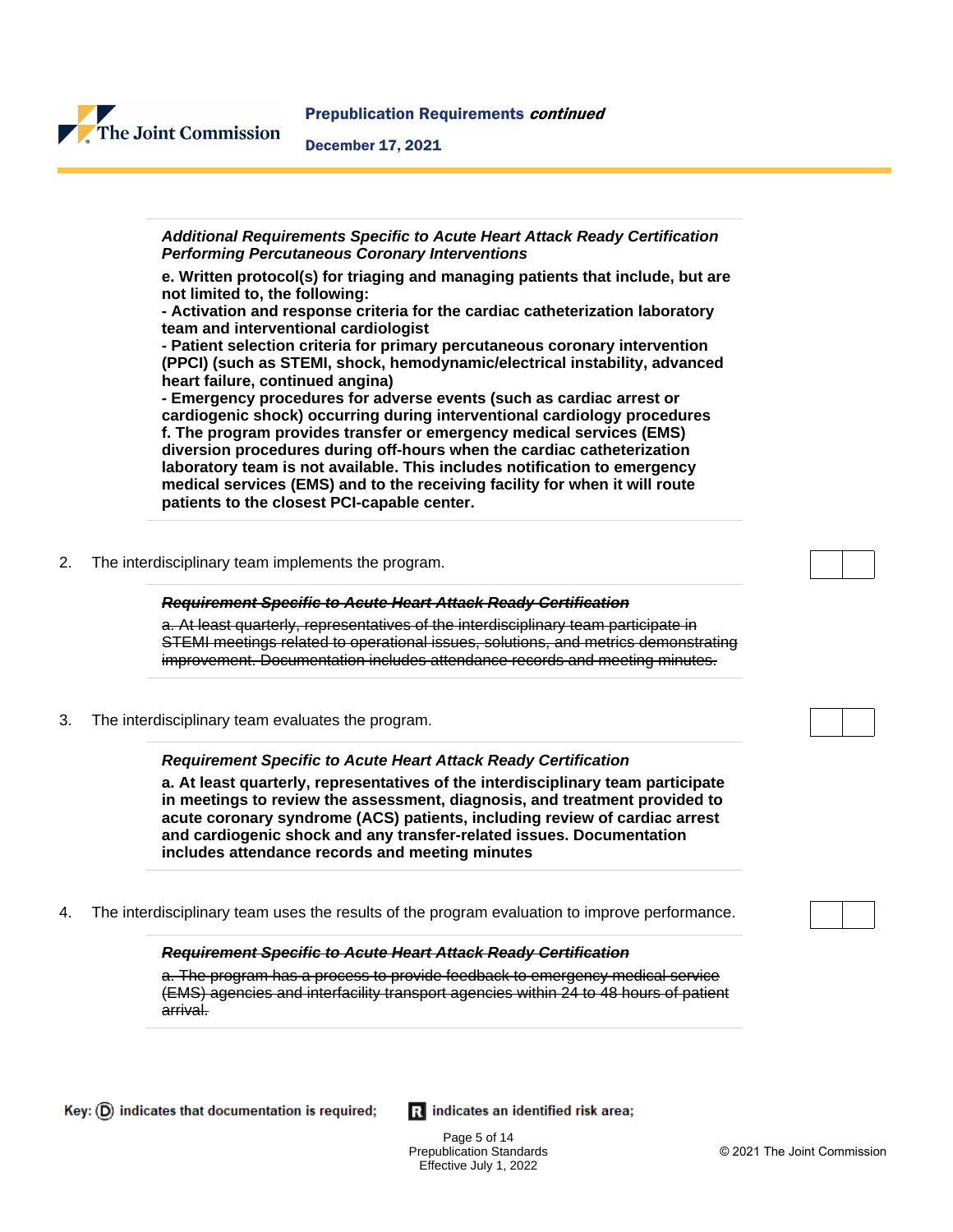

## DSPR.3

The program meets the needs of the target population.

#### Element(s) of Performance for DSPR.3

3. The program identifies its target population.

**Requirement Specific to Acute Heart Attack Ready Certification a. The program develops a minimum of two community outreach activities per year that include populations that are at higher risk for health care disparities.**

4. The services provided by the program are relevant to the target population.

**Requirement Specific to Acute Heart Attack Ready Certification**

a. The program develops an outreach plan for educating the community on heart attack care.

Note: Documentation examples may include advertising campaigns, public service announcements, specific trainings.

**Requirements Specific to Acute Heart Attack Ready Certification**

**a. The program performs the following services 24 hours a day, 7 days a week:**

- **12-lead electrocardiogram (ECG)**
- **Chest electromagnetic radiation (X-ray)**

**- Laboratory testing that includes troponins, complete blood cell counts with platelets, coagulation studies, and blood chemistries**

**b. The program has a cardiac step-down unit, cardiac telemetry unit, or designated beds available 24 hours a day, 7 days a week for the management of acute coronary syndrome patients (if applicable).**

## DSPR.5

The program determines the care, treatment, and services it provides.

#### Element(s) of Performance for DSPR.5

6. The program has a process to provide emergency/urgent care.



Ri indicates an identified risk area;

Page 6 of 14 Prepublication Standards Effective July 1, 2022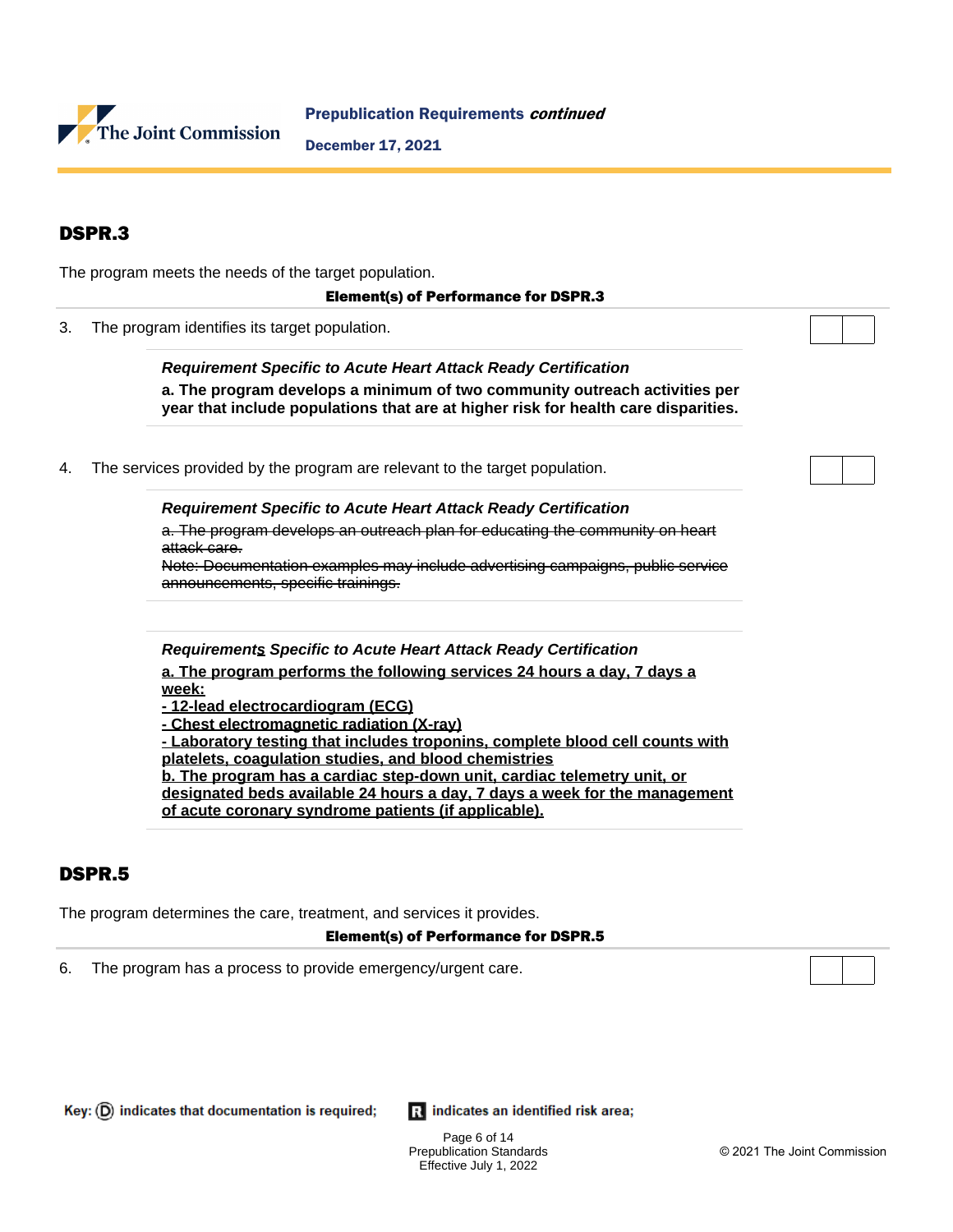

#### **Requirements Specific to Acute Heart Attack Ready Certification**

a. The program develops a standardized process for the timely triage, diagnosis, and treatment of a STEMI patient, which includes protocols for the emergency department, whether patients arrive to the emergency department by emergency medical service or walk-in. The process and protocols are documented. b. Written protocols for the emergency department demonstrate the rapid identification of a STEMI patient, including walk-ins and patients for whom a STEMI diagnostic pre-hospital 12-lead ECG is not available, by acquisition of a 12-lead ECG with the goal of completion within 10 minutes of arrival. c. The program develops a written protocol for a single-activation STEMI alert/call system for prompt activation of the STEMI/catheterization laboratory team. Documentation reflects staff utilization of the single call system.

#### **Requirement Specific to Acute Heart Attack Ready Certification**

**a. The program develops standardized processes for the timely triage, diagnosis, and treatment of patients who present with or develop signs and symptoms of acute coronary syndrome (ACS) that include, but are not limited to, the following:**

**- Prehospital activation for all acute ST-elevated myocardial infarction (STEMI)/STEMI equivalent or other life-threatening arrhythmias - A 12-lead ECG is acquired for all patients presenting to the emergency department with chest pain/anginal equivalent symptoms - Upon identification of STEMI/STEMI equivalent, immediate activation of transfer protocols and/or administration of intravenous thrombolytic therapy - Cardiac risk scoring using an evidenced-based tool when ruling out acute myocardial infarction (AMI) for non-STEMI patients - Initiates targeted temperature management when return of spontaneous**

**circulation has been achieved, per hospital policy**

**- Initiates intervention(s) for patients in cardiogenic shock, per hospital policy**

**Additional Requirement Specific to Acute Heart Attack Ready Certification Performing Percutaneous Coronary Interventions**

**b. The program develops a standardized process for the immediate activation of the cardiac catheterization team and interventional cardiologist upon identification of STEMI/STEMI equivalent patients. Note: This includes including prehospital activations when STEMI is identified by emergency medical services.**

7. The program provides the number and types of practitioners needed to deliver or facilitate the delivery of care, treatment, and services.

Ri indicates an identified risk area;

Page 7 of 14 Prepublication Standards Effective July 1, 2022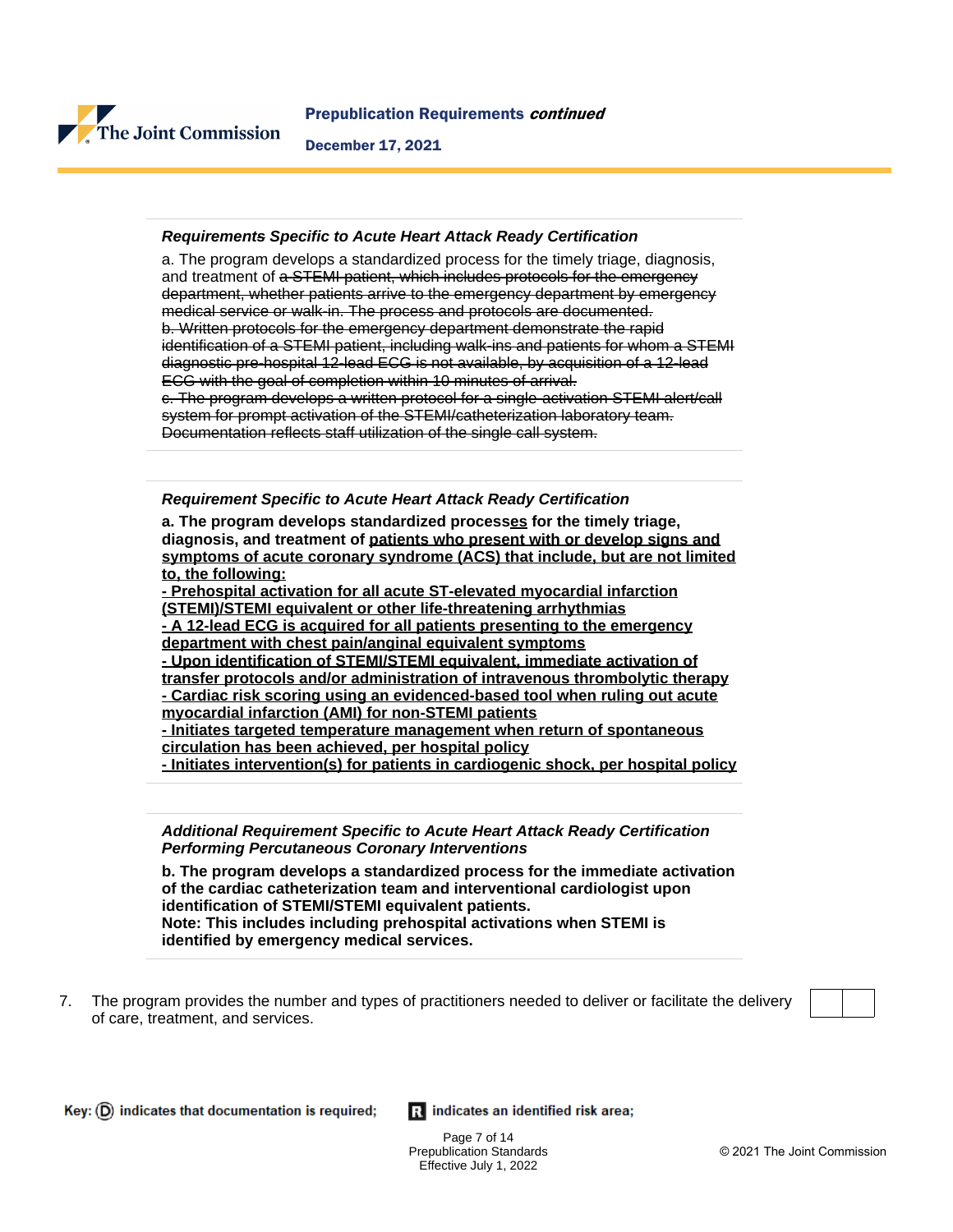

**Requirements Specific to Acute Heart Attack Ready Certification**

**a. The program has the appropriate number of medical, nursing, and ancillary staff 24 hours a day, 7 days a week to assess, diagnose, and treat patients with acute coronary syndrome (ACS), cardiac arrest, and cardiogenic shock. b. The program has access to cardiology expertise 24 hours a day, 7 days a week.**

**Note: Access to cardiology expertise may be in person, via telemedicine, or phone consultation.**

**Additional Requirements Specific to Acute Heart Attack Ready Certification Performing Percutaneous Coronary Interventions**

**c. The program maintains an on-call schedule for the cardiac catheterization team and interventional cardiologist coverage, including specified times for when these services are available.**

**d. The program develops a contingency plan for when primary percutaneous coronary interventions are unable to be performed (such as weather-related issues impeding staff arrival or equipment failures).**

## Delivering or Facilitating Clinical Care (DSDF) Chapter

## DSDF.1

Practitioners are qualified and competent.

#### Element(s) of Performance for DSDF.1

1. Practitioners have education, experience, training, and/or certification consistent with the program's scope of services, goals and objectives, and the care provided.

> **Requirement Specific to Acute Heart Attack Ready Certification** a. The program has a written policy that describes the formal credentialing process for cardiologists who perform percutaneous coronary intervention (PCI).

Key:  $(D)$  indicates that documentation is required;

Ri indicates an identified risk area;

Page 8 of 14 Prepublication Standards Effective July 1, 2022

◉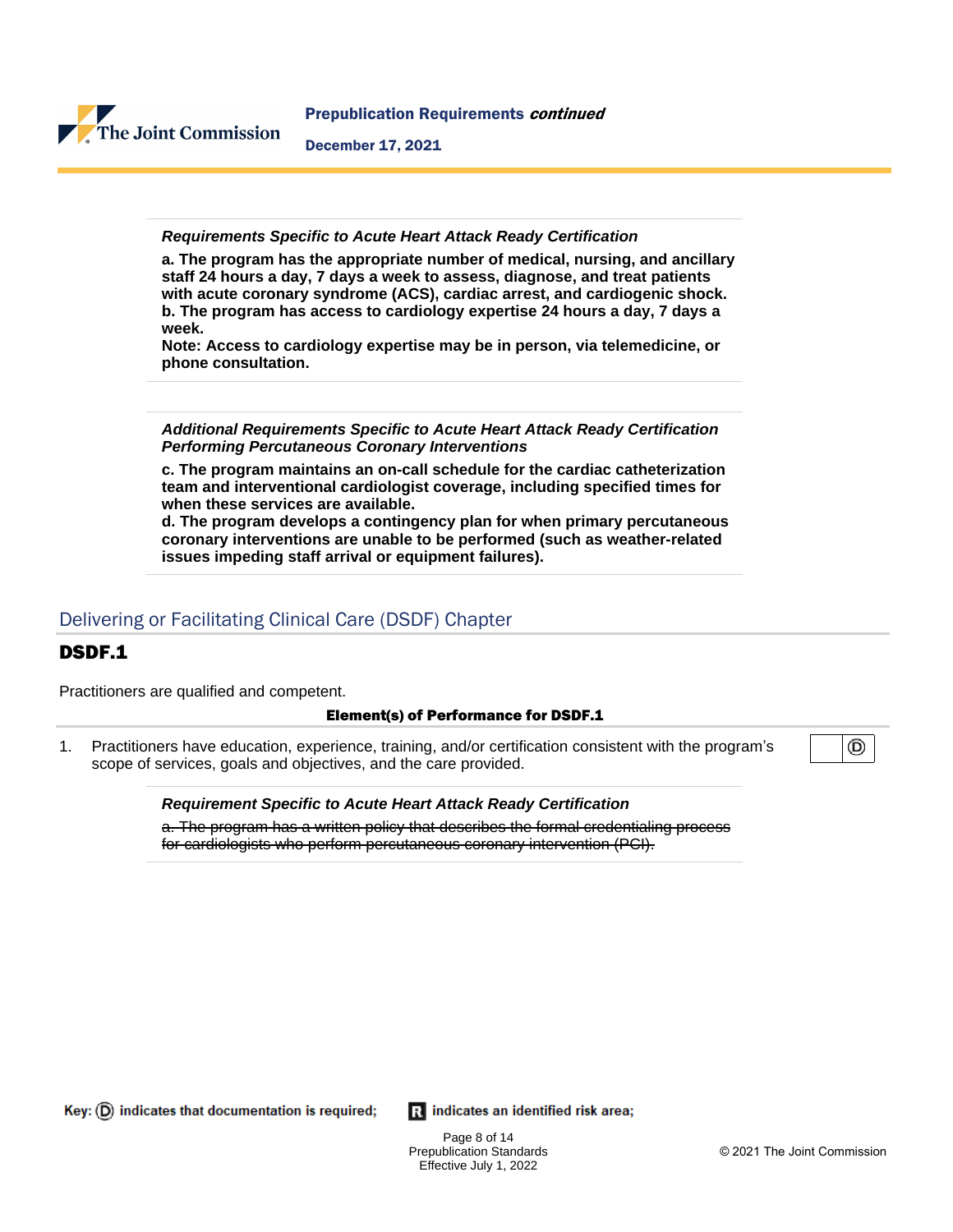

#### **Requirements Specific to Acute Heart Attack Ready Certification**

**a. The program makes certain that practitioners receive education and training relevant to their roles in the care, treatment, or services of patients presenting with or developing signs and symptoms of acute coronary syndrome (ACS) or complications related to ACS.**

**b. Practitioners demonstrate competence related to the following:**

**- Triage and activation protocols for all patients exhibiting ST-elevated myocardial infarction (STEMI)/STEMI equivalent and life-threatening cardiac arrhythmias**

**- Cardiac resuscitation procedures**

**- Indications and contraindications for intravenous thrombolytic use,**

**including known risks and adverse effects**

**- Initiating and monitoring targeted temperature management**

**- Initiating and monitoring cardiogenic shock management**

**Additional Requirement Specific to Acute Heart Attack Ready Certification Performing Percutaneous Coronary Interventions**

**c. The cardiac catheterization team practitioners demonstrate competence related to emergency procedures in response to adverse events occurring during interventional cardiology procedures.**

4. Orientation provides information and necessary training pertinent to the practitioner's responsibilities. Completion of the orientation is documented.

(D)

#### **Requirements Specific to Acute Heart Attack Ready Certification**

**a. Registered nurses who care for cardiovascular patients complete education and training pertinent to their patient population served, including, but not limited to the following:**

**- Rhythm recognition (such as acute ST-elevated myocardial infarctions (STEMI)/STEMI equivalents and other life-threatening arrhythmias)**

- **Telemetry monitoring systems**
- **12-lead electrocardiogram (ECG)**
- **Cardiac medications**

**- Other unit-specific training, as defined by the program**

**b. Staff (as defined by the program) who work in patient care areas are trained on the signs and symptoms of acute coronary syndrome and cardiac arrest and their activation procedures.**

7. Ongoing in-service and other education and training activities are relevant to the program's scope of services.



Ri indicates an identified risk area;

Page 9 of 14 Prepublication Standards Effective July 1, 2022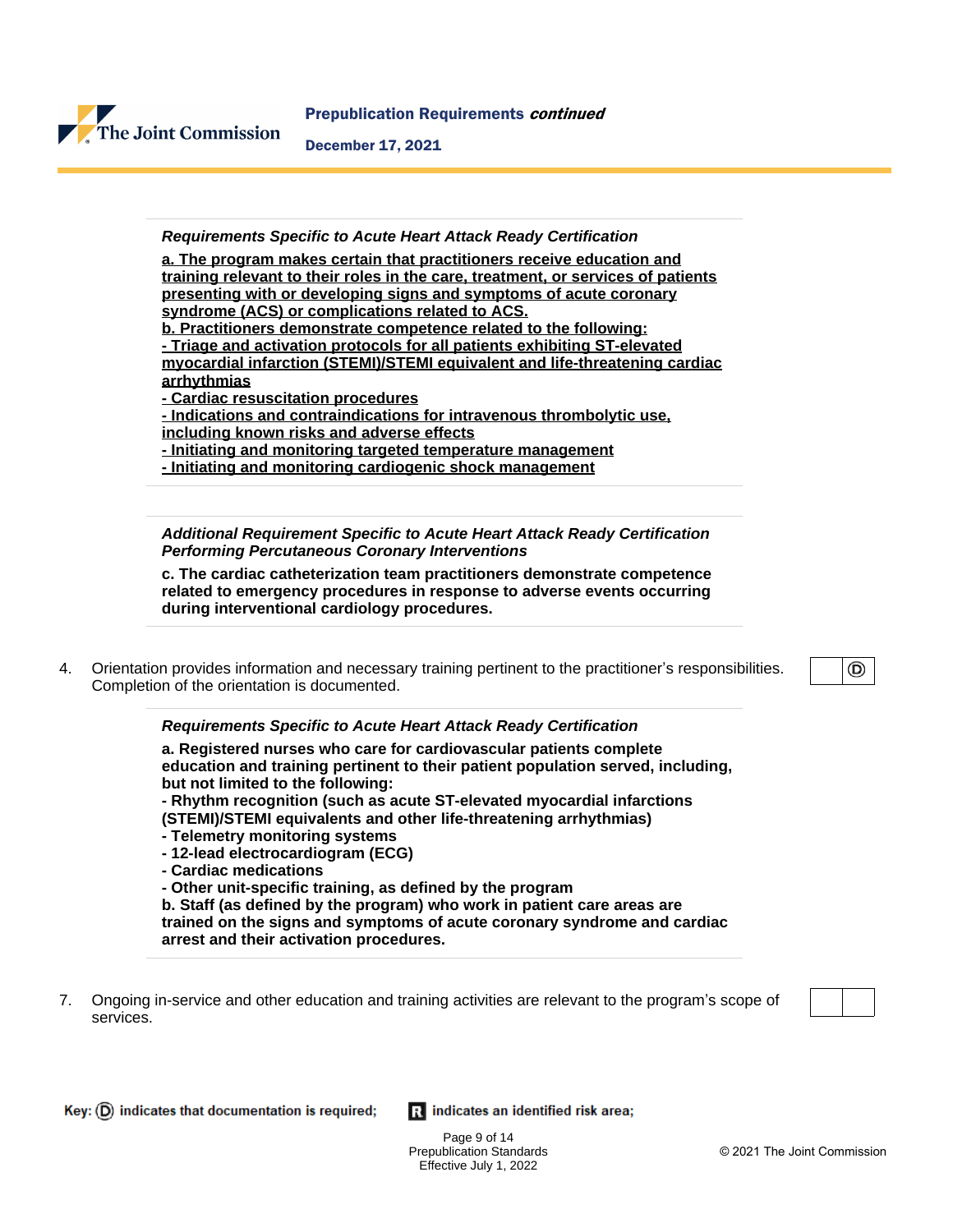

Prepublication Requirements continued

December 17, 2021

**Requirements Specific to Acute Heart Attack Ready Certification**

a. The program requires training and education for staff members specific to STEMI recognition, identification, and treatment.

b. The program provides interdisciplinary training and education events for emergency medical service professionals, including 911 and interfacility transport. Documentation of agendas, rosters, or related material is required.

**Requirement Specific to Acute Heart Attack Ready Certification**

**a. The program provides ongoing education and training to staff involved in the care of cardiovascular patients. The education and training are provided on an ongoing basis according to the program's defined intervals, but at a minimum, when staff responsibilities change and/or when new policies, procedures, or guidelines are implemented. Note: The format and content of education and training are determined by the program (for example, a skills day, a mock code).**

## DSDF.2

The program develops a standardized process originating in clinical practice guidelines (CPGs) or evidence-based practice to deliver or facilitate the delivery of clinical care.

#### Element(s) of Performance for DSDF.2

2. The selected clinical practice guidelines are based on evidence that is determined to be current by the clinical leaders.

> **Requirements Specific to Acute Heart Attack Ready Certification a. The program follows current clinical practice guidelines based on recommendations such as those from the American Heart Association (AHA); American College of Cardiology (ACC); American College of Cardiology Foundation (ACCF); European Society of Cardiology (ESC); Heart Failure Society of America (HFSA); and Society for Cardiovascular Angiography and Interventions (SCAI). b. The clinical practice guidelines selected by the program address care, treatment, and services, including, but not limited to, the following: - ST-elevated myocardial infarction (STEMI)**

- **Non-ST-elevated myocardial infarction (NSTEMI) and unstable angina**
- **Cardiac interventional procedures (if applicable)**
- **Cardiac arrest and targeted temperature management**
- **Cardiogenic shock**
- **Discharge medications**
- **Cardiac rehabilitation (if applicable)**
- **c. The program identifies which clinical practice guidelines it has selected to develop protocols, policies, and/or procedures.**

Ri indicates an identified risk area;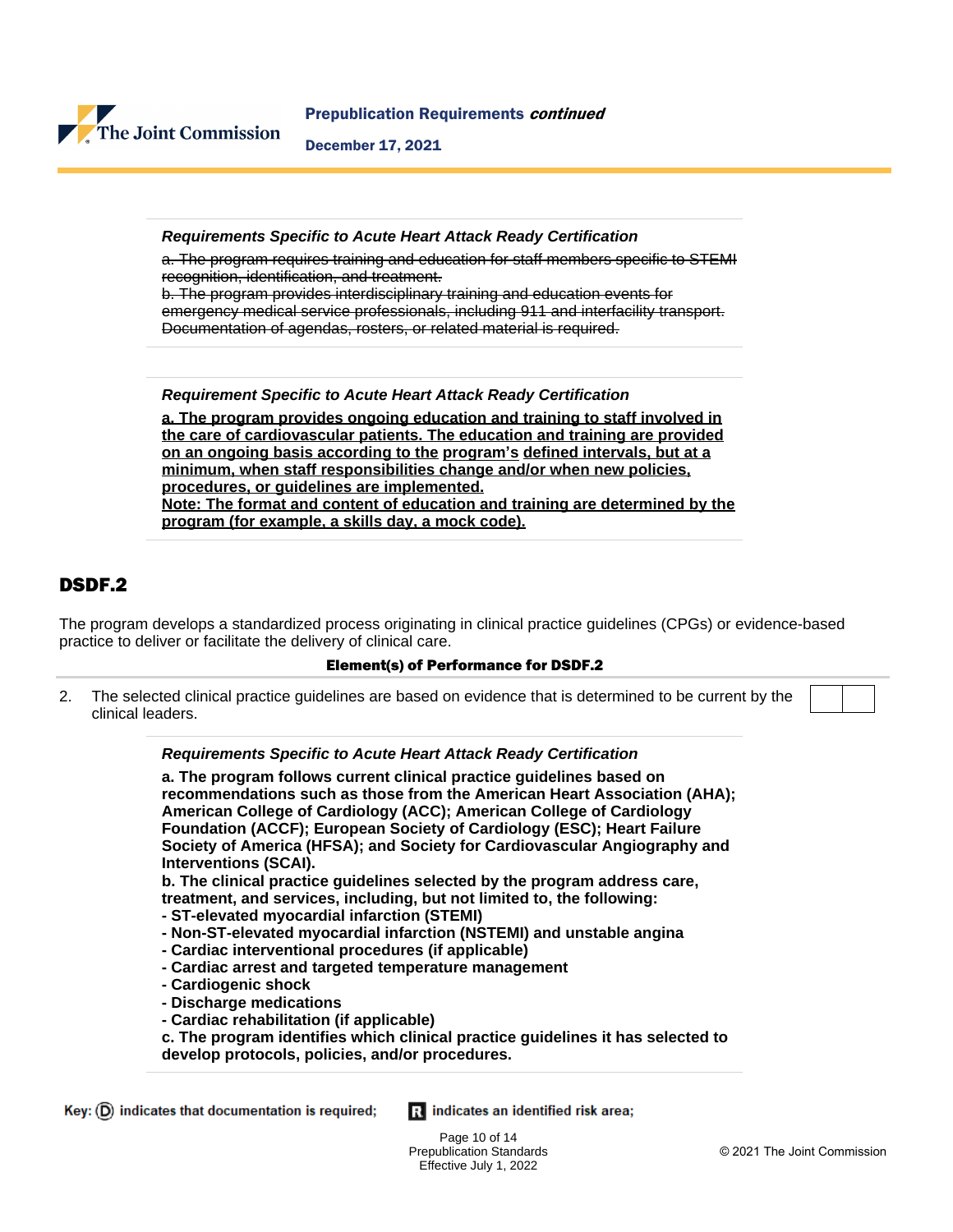

3. The program leader(s) and practitioners review and approve clinical practice guidelines prior to implementation.

**Requirements Specific to Acute Heart Attack Center Certification**

**a. The program's medical director and coordinator review and approve the clinical practice guidelines used by the interdisciplinary team to develop protocols, policies, and procedures. b. The program makes certain that, at a minimum, members of the**

**interdisciplinary team and staff who provide patient care to this patient population are educated on any protocol, policy, and procedural changes.**

## DSDF.3

The program is implemented through the use of clinical practice guidelines selected to meet the patient's needs.

#### Element(s) of Performance for DSDF.3

3. The program implements care, treatment, and services based on the patient's assessed needs.

**Requirements Specific to Acute Heart Attack Center Certification**

**a. Admitted patients are referred to cardiac rehabilitation prior to discharge (if applicable).**

**b. Other medical specialties are consulted based on the patient's assessed needs, which may be in-person or via telemedicine.**

**c. Referral for palliative care and hospice/end-of-life services is provided, if indicated.**

## DSDF.5

The program manages comorbidities and concurrently occurring conditions and/or communicates the necessary information to manage these conditions to other practitioners.

#### Element(s) of Performance for DSDF.5

1. The program coordinates care for patients with multiple health needs.

 $Key: (D)$  indicates that documentation is required;

Ri indicates an identified risk area;

Page 11 of 14 Prepublication Standards Effective July 1, 2022

⊚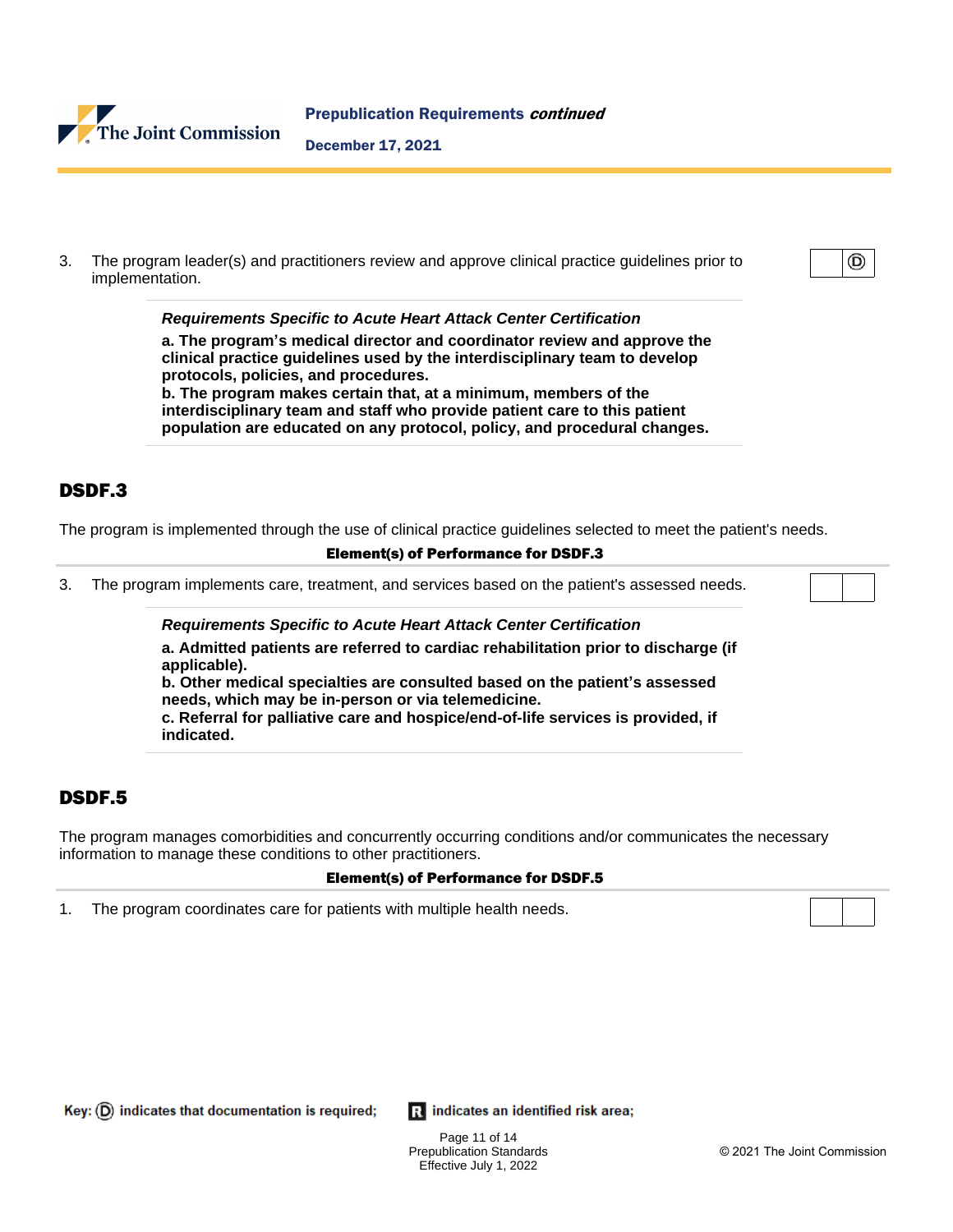

#### **Requirements Specific to Acute Heart Attack Ready Certification**

a. If the program performs percutaneous coronary intervention (PCI), the program has a written protocol(s) designating primary PCI as the standard reperfusion strategy.

b. The program has a written protocol(s) defining its primary reperfusion strategy. c. Written protocols related to patient transfers address the following:

- Facilitation of rapid transfer to the most appropriate receiving center (transfer plan documentation is required even when fibrinolytic therapy is the primary reperfusion strategy).

- Transportation strategy, including primary transport provider and backup transport provider (when primary transport provider is unavailable), as well as considerations for delays such as weather, traffic, road construction.

- Documentation supporting the expectations and reviewing the outliers of the interfacility transport team(s) including:

- Time of call for transport to time of transport team's arrival

 - Time of transport team's arrival to the time of the transport team's departure d. The program establishes fibrinolytic therapy as a reperfusion strategy for lyticeligible patients when the organization cannot achieve transfer for PCI reperfusion times. The fibrinolytic therapy process includes the following:

- Written order sets and protocols for the administration of fibrinolytic therapy to the STEMI patient, with the goal of meeting "Arrival to Fibrinolytic Administration within 30 minutes or less."

- Implementation and use of a fibrinolytic checklist to evaluate STEMI patient candidates.

- Documentation of the process for the STEMI patient who is ineligible to receive fibrinolytic therapy.

Note: Fibrinolytic process plan documentation is required even when transfer for PCI is the primary reperfusion strategy.

## Performance Measurement (DSPM) Chapter

## DSPM.1

The program has an organized, comprehensive approach to performance improvement.

#### Element(s) of Performance for DSPM.1

1. The program leader(s) identifies goals and sets priorities for improvement in a performance improvement plan.

(D)

**Requirement Specific to Acute Heart Attack Ready Certification**

**a. In addition to the standardized performance measures, the program selects a minimum of two additional patient care data elements related to assessment, diagnosis, and treatment of acute coronary syndrome.**

Page 12 of 14 Prepublication Standards Effective July 1, 2022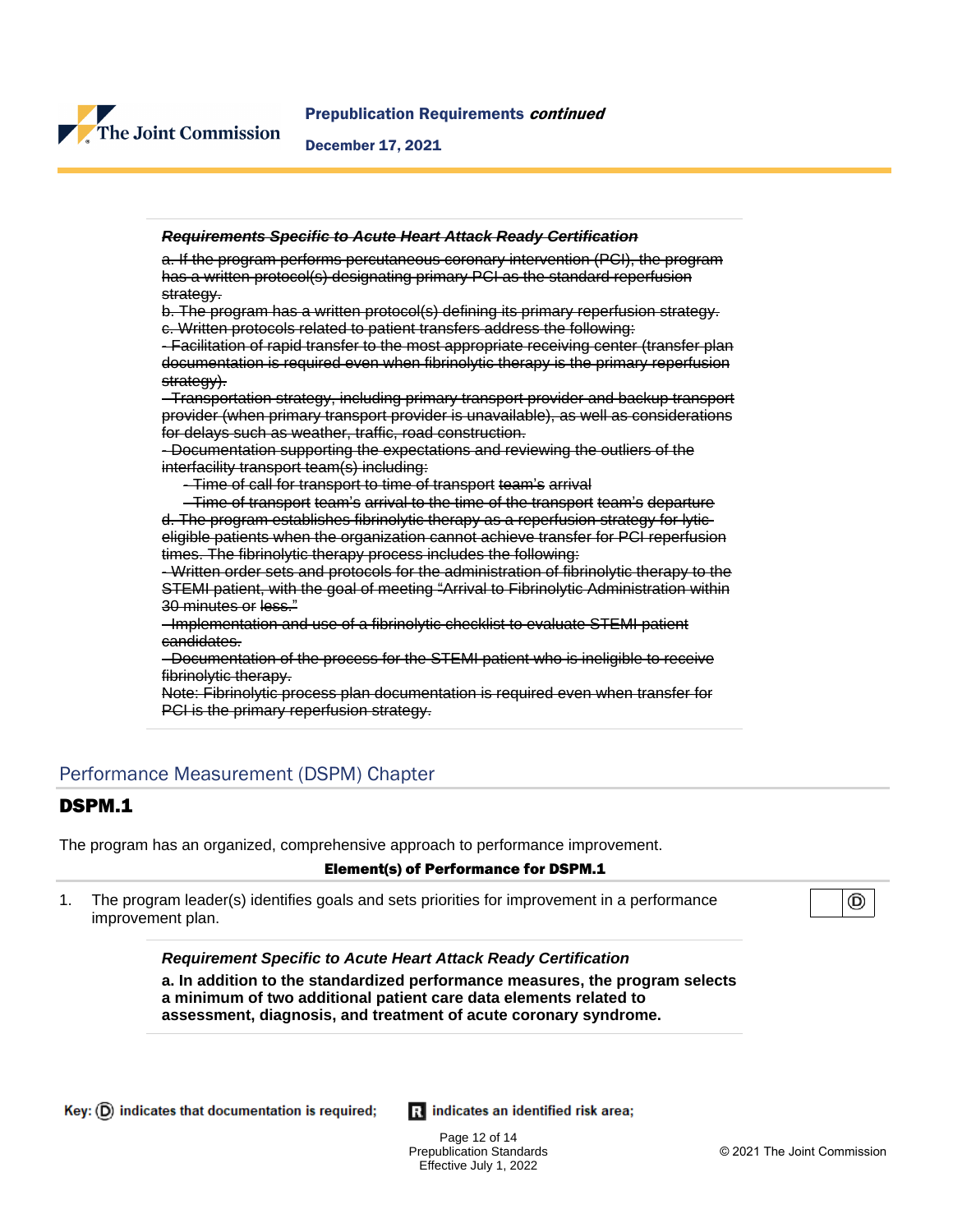

2. The program leader(s) involves the interdisciplinary team and other practitioners across disciplines and/or settings in performance improvement planning and activities.

#### **Requirements Specific to Acute Heart Attack Ready Certification**

a. The program has a quality improvement program led by the interdisciplinary team to track and improve the treatment of the STEMI patient throughout hospitalization. b. The quality improvement program collects the following STEMI patient care data: - Time of sign/symptom onset, if available, to first medical contact through PCI.

- From PCI through discharge, including cardiac rehabilitation referral, if applicable.

#### **Requirement Specific to Acute Heart Attack Ready Certification**

**a. The program's interdisciplinary team and other practitioners participate in the review of all major adverse cardiac events including, but not limited to, the following:**

**- Unanticipated death**

- **Bleeding/hemorrhage occurrences post intervention**
- **Stroke occurrences post intervention**
- **Other severe complications as determined by the organization**
- 6. The program analyzes its performance measurement data to identify opportunities for performance improvement.

#### **Requirement Specific to Acute Heart Attack Ready Certification**

a. The quality improvement program identifies outliers in the following metrics and investigates the processes in place to achieve those metrics: - Arrival to PCI within 90 and/or 60 minutes - EMS/first medical contact to PCI within 90 minutes - EMS/first medical contact to PCI within 120 minutes when transport time is 45

minutes or longer and arrival to PCI is 30 minutes or less (if applicable) - Arrival at Acute Heart Attack Ready organization to PCI within 120 minutes for patients transferred to a Primary Heart Attack Center for PCI (no fibrinolytics) - Arrival to fibrinolytics within 30 minutes (if fibrinolytics are administered)

- Patient arrival to 12-lead ECG within 10 minutes or less

- Call for transport to time of transport team's arrival (expectation defined by

coordination between an AHAR and interfacility transport agency[ies]) - Transport team's arrival to the time of departure (expectation defined by

coordination between AHAR and interfacility transport agency[ies])

- Patient arrival to patient departure within 30 minutes or less (door in–door out)

## DSPM.3

Ri indicates an identified risk area;

Page 13 of 14 Prepublication Standards Effective July 1, 2022